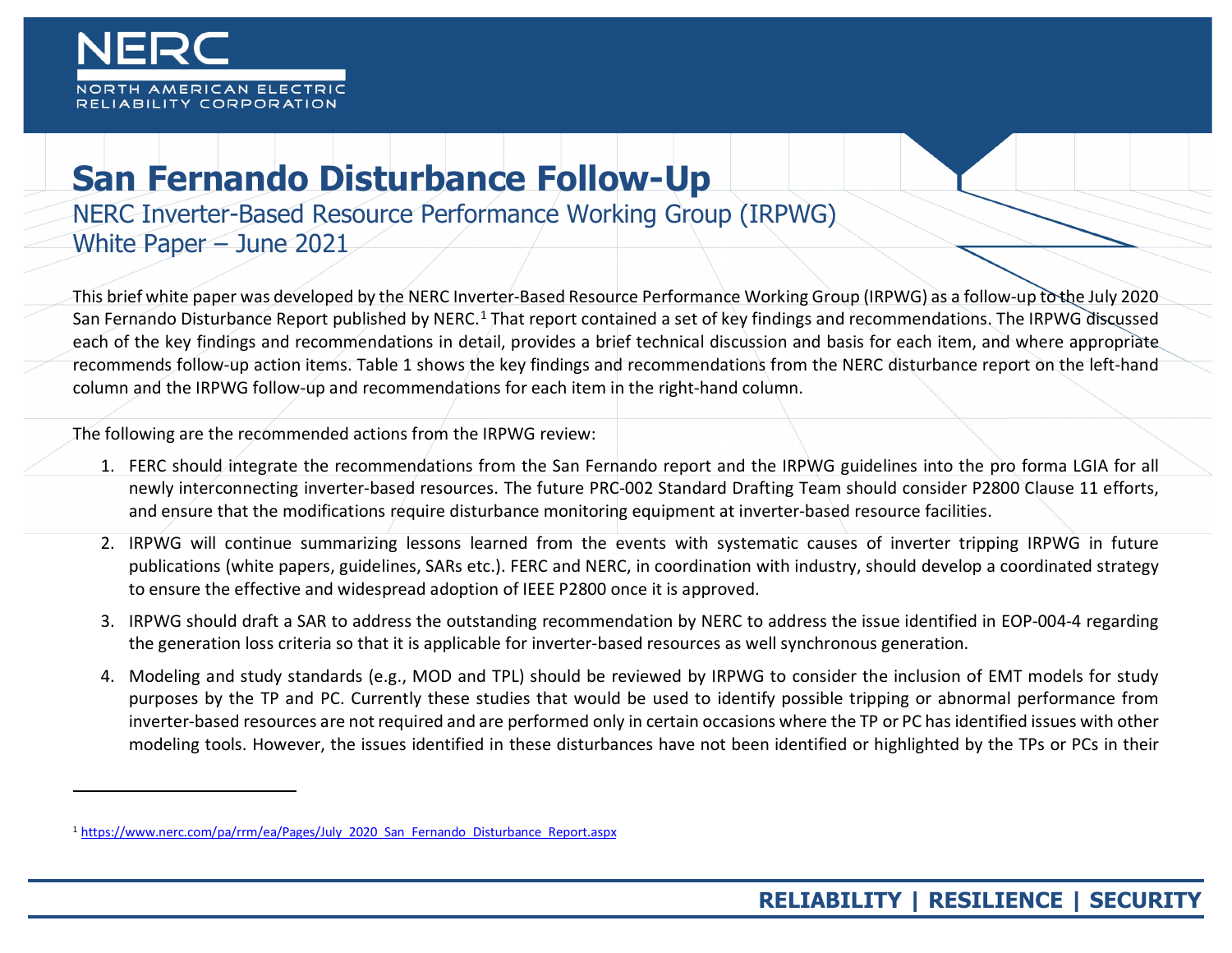

respective area. IRPWG is working on an EMT modeling reliability guideline; however, this does not ensure any one entity actually executes EMT studies, when needed.

5. Future industry efforts may consider assessing the extent to which industry has adopted the recommendations in the NERC guidelines regarding interconnection requirements improvements. This would help understand the extent to which these risks are being addressed by industry.

|   | Table 1: Review of Disturbance Report Findings and Recommendations                                                                                                                                                                                                                                                                                                                                                                                                                                                                                                                                                                                                                                                                                                                                                                   |                                                                                                                                                                                                                                                                                                                                                                                                                                                                                                                                                                                                                                                                                                                                                                |  |
|---|--------------------------------------------------------------------------------------------------------------------------------------------------------------------------------------------------------------------------------------------------------------------------------------------------------------------------------------------------------------------------------------------------------------------------------------------------------------------------------------------------------------------------------------------------------------------------------------------------------------------------------------------------------------------------------------------------------------------------------------------------------------------------------------------------------------------------------------|----------------------------------------------------------------------------------------------------------------------------------------------------------------------------------------------------------------------------------------------------------------------------------------------------------------------------------------------------------------------------------------------------------------------------------------------------------------------------------------------------------------------------------------------------------------------------------------------------------------------------------------------------------------------------------------------------------------------------------------------------------------|--|
| # | <b>Key Findings/Recommendation</b>                                                                                                                                                                                                                                                                                                                                                                                                                                                                                                                                                                                                                                                                                                                                                                                                   | <b>IRPWG Follow-Up</b>                                                                                                                                                                                                                                                                                                                                                                                                                                                                                                                                                                                                                                                                                                                                         |  |
|   | Poor Solar PV Data Resolution: Almost all solar PV facilities<br>involved in this disturbance were not able to provide adequate<br>information to the analysis team to fully understand the causes<br>of tripping and develop recommended mitigating actions. In<br>many cases, the archived data had resolutions of one-minute or<br>even five-minutes; this serves no useful purpose for post-<br>mortem disturbance analysis. Data resolutions should be on the<br>order of one-second, and other forms of high-speed data<br>recording should be available from the individual inverters<br>within the facility as well as at the plant-level controller. Point-<br>on-wave digital fault recorder data is the most useful data for<br>this type of analysis along with inverter fault codes and inverter<br>oscillography data. | IRPWG (formerly IRPTF) submitted a SAR on PRC-002-2<br>regarding its minimal applicability to inverter-based resources<br>due to the size criteria for dynamic disturbance recording data<br>and the fundamental way in which digital fault recorder data<br>and sequence of events data are specified. Both requirements<br>in PRC-002-2 preclude the selection of locations near or at<br>inverter-based facilities on the bulk power system.<br>IRPWG has published NERC Reliability Guideline: Improvements<br>to Interconnection Requirements for BPS-Connected Inverter-<br>Based Resources, which strongly recommends all BPS-<br>connected inverter-based resources to have sufficient<br>monitoring capability to capture data for event analysis and |  |
|   | Recommendation (GO, Generator Operator (GOP)): All GOs<br>and GOPs should ensure adequate data monitoring within<br>their facilities for inverter-based resources to determine<br>root causes of abnormal performance to BPS disturbances.<br>This includes having access to inverter and plant-level<br>settings, fault codes, oscillography records, digital fault<br>recorder data, and archived plant data (i.e., supervisory<br>control and data acquisition (SCADA) data) with a resolution                                                                                                                                                                                                                                                                                                                                    | real-time visibility.<br>However, those recommendations are not mandatory nor<br>appear to be adhered to by BPS-connected inverter-based<br>resource owners since this disturbance further illustrated that<br>nearly no usable data is available from a wide range of<br>owner/operators of these facilities.                                                                                                                                                                                                                                                                                                                                                                                                                                                 |  |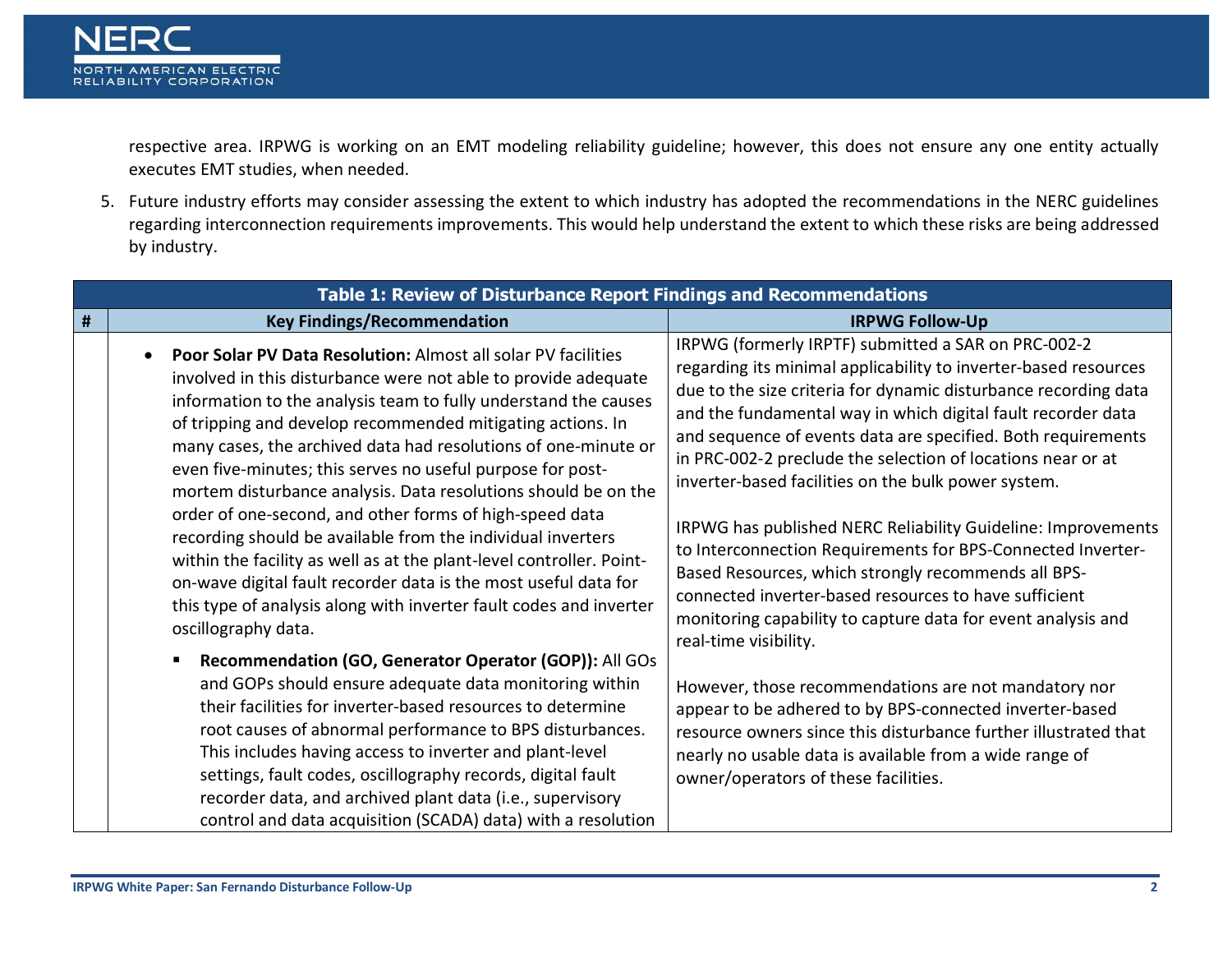<span id="page-2-1"></span><span id="page-2-0"></span>

|   | Table 1: Review of Disturbance Report Findings and Recommendations                                                                                                                                                                                                                                                                                                                                                                                                                                                                                                                                                                                                                                                                                                                                                              |                                                                                                                                                                                                                                                                                                                                                                                                                                                                                                                                                                                                                                                                                                                                                                                                                                                                                                                                                            |  |
|---|---------------------------------------------------------------------------------------------------------------------------------------------------------------------------------------------------------------------------------------------------------------------------------------------------------------------------------------------------------------------------------------------------------------------------------------------------------------------------------------------------------------------------------------------------------------------------------------------------------------------------------------------------------------------------------------------------------------------------------------------------------------------------------------------------------------------------------|------------------------------------------------------------------------------------------------------------------------------------------------------------------------------------------------------------------------------------------------------------------------------------------------------------------------------------------------------------------------------------------------------------------------------------------------------------------------------------------------------------------------------------------------------------------------------------------------------------------------------------------------------------------------------------------------------------------------------------------------------------------------------------------------------------------------------------------------------------------------------------------------------------------------------------------------------------|--|
| # | <b>Key Findings/Recommendation</b>                                                                                                                                                                                                                                                                                                                                                                                                                                                                                                                                                                                                                                                                                                                                                                                              | <b>IRPWG Follow-Up</b>                                                                                                                                                                                                                                                                                                                                                                                                                                                                                                                                                                                                                                                                                                                                                                                                                                                                                                                                     |  |
|   | of one sample per second or faster. NERC Standards should<br>be enhanced to ensure this data is available from all BPS<br>generating facilities, as this continues to be a major issue<br>limiting the ability to perform event analysis.<br>Recommendation (TO, FERC): All TOs should establish or<br>improve data recording requirements for all BPS-connected<br>generating resources, including both synchronous and<br>inverter-based resources, to ensure appropriate data is<br>available for event analysis. FERC may consider adding this<br>capability to the pro forma Large Generator Interconnection<br>Agreement. <sup>2</sup> Detailed recommendations are documented in<br>NERC Reliability Guideline: Improvements to Interconnection<br>Requirements for BPS-Connected Inverter-Based Resources. <sup>3</sup> | IRPWG is not aware of any activities within FERC to add the<br>recommendations from this NERC guideline to the pro forma<br>LGIA or SGIA; however, as the report highlights this action is<br>recommended. The IEEE P2800 Clause 11 includes<br>requirements for data monitoring, resolution, and retention<br>that will bring future resources to current technology; however,<br>this will only apply to new resources and is likely a few years<br>away in terms of full adoption and effectiveness.<br>Recommended Action from IRPWG Follow-Up: FERC should<br>integrate the recommendations from the San Fernando report<br>and the IRPWG guidelines into the pro forma LGIA for all newly<br>interconnecting inverter-based resources. The future PRC-002<br>Standard Drafting Team should consider P2800 Clause 11<br>efforts, and ensure that the modifications require disturbance<br>monitoring equipment at inverter-based resource facilities. |  |
|   | Continued and Improved Analyses Needed: This event, as with<br>past events, involved a significant number of solar PV resources<br>reducing power output (either due to momentary cessation or<br>inverter tripping) as a result of normally-cleared BPS faults. The<br>widespread nature of power reduction across many facilities<br>poses risks to BPS performance and reliability. Many of the<br>issues identified in this disturbance appear systemic and are not<br>being widely addressed by the solar PV fleet.                                                                                                                                                                                                                                                                                                        | The NERC Event Analysis Process now includes Category 1i to<br>capture the "non-consequential interruption of inverter type<br>resources aggregated to 500 MW or more not caused by a fault<br>on its inverters, or its ac terminal equipment." The ERO<br>Enterprise will continue to analyze these types of disturbances<br>to identify any possible systemic causes of inverter tripping.<br>Entities are encouraged to do root cause analysis of smaller<br>events that may occur, and GOs should ensure they have                                                                                                                                                                                                                                                                                                                                                                                                                                     |  |

<sup>2</sup> <https://www.ferc.gov/industries-data/electric/electric-transmission/generator-interconnection/standard-interconnection>

-

<sup>3</sup> [https://www.nerc.com/comm/PC\\_Reliability\\_Guidelines\\_DL/Reliability\\_Guideline\\_IBR\\_Interconnection\\_Requirements\\_Improvements.pdf](https://www.nerc.com/comm/PC_Reliability_Guidelines_DL/Reliability_Guideline_IBR_Interconnection_Requirements_Improvements.pdf)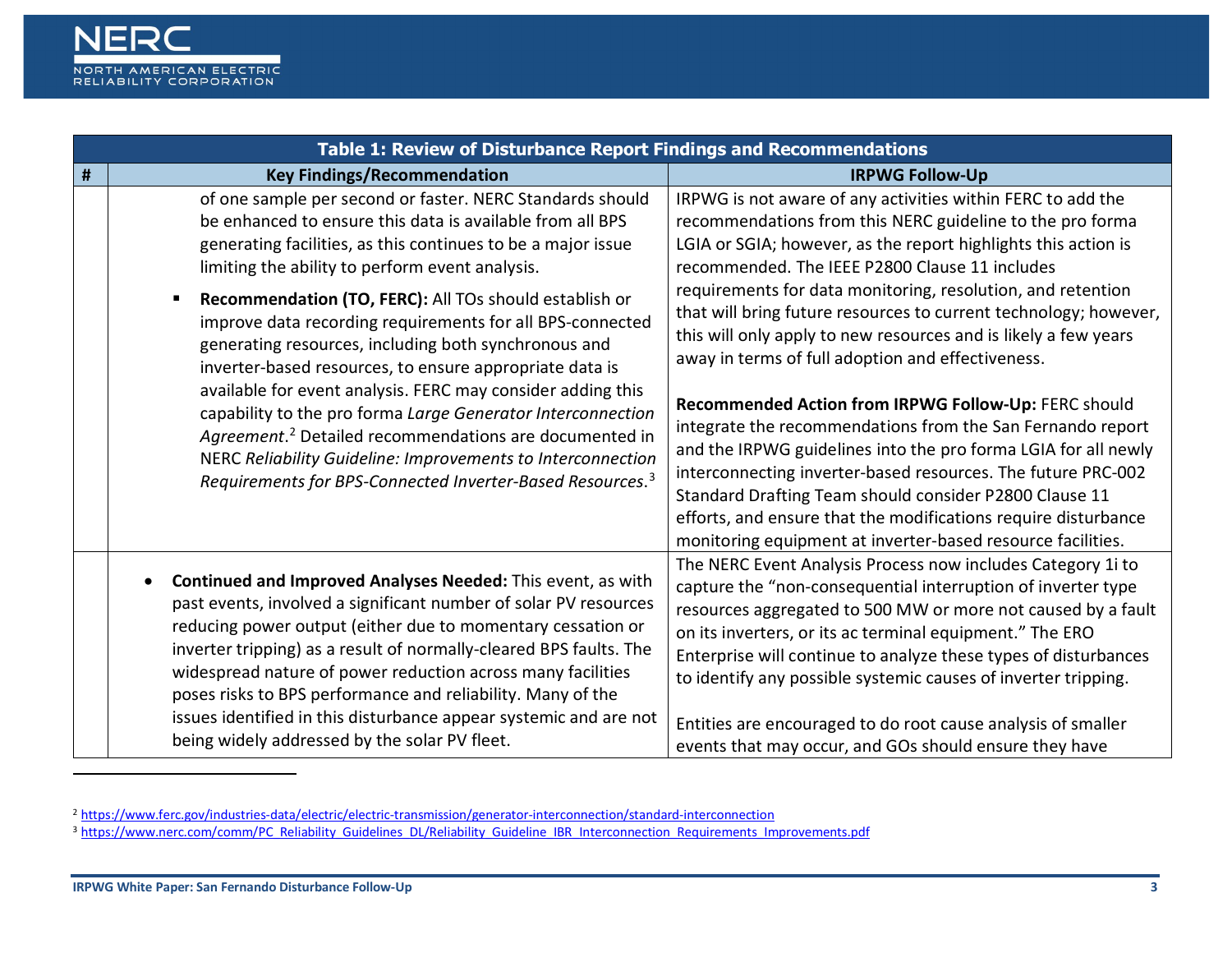

|   | Table 1: Review of Disturbance Report Findings and Recommendations                                                                                                                                                                                                                                                                                                                                                                                                                                                                                                                                                                                                                                                                                                                                                                                                                                                                                                                                                                                                                                |                                                                                                                                                                                                                                                                                                                                                                                                                                                                                                                                                                                                                                                                                                                                                                                                |
|---|---------------------------------------------------------------------------------------------------------------------------------------------------------------------------------------------------------------------------------------------------------------------------------------------------------------------------------------------------------------------------------------------------------------------------------------------------------------------------------------------------------------------------------------------------------------------------------------------------------------------------------------------------------------------------------------------------------------------------------------------------------------------------------------------------------------------------------------------------------------------------------------------------------------------------------------------------------------------------------------------------------------------------------------------------------------------------------------------------|------------------------------------------------------------------------------------------------------------------------------------------------------------------------------------------------------------------------------------------------------------------------------------------------------------------------------------------------------------------------------------------------------------------------------------------------------------------------------------------------------------------------------------------------------------------------------------------------------------------------------------------------------------------------------------------------------------------------------------------------------------------------------------------------|
| # | <b>Key Findings/Recommendation</b>                                                                                                                                                                                                                                                                                                                                                                                                                                                                                                                                                                                                                                                                                                                                                                                                                                                                                                                                                                                                                                                                | <b>IRPWG Follow-Up</b>                                                                                                                                                                                                                                                                                                                                                                                                                                                                                                                                                                                                                                                                                                                                                                         |
|   | Recommendation (RC, GO, GOP): Analysis of inverter-based<br>resource performance for system faults should be<br>conducted on a regular basis to identify possible abnormal<br>performance. Root cause analysis should be conducted for<br>identified abnormal performance events to develop<br>mitigating measures to improve fleet performance. RCs<br>should be analyzing fleet performance after significant grid<br>disturbances, identifying any abnormal performance, and<br>ensuring affected entities are determining whether<br>improvements to their facilities can be made to eliminate<br>abnormal performance. It does not appear these activities<br>are regularly taking place, and improvements to processes<br>should be developed so that these activities occur more<br>frequently by RCs and affected entities rather than primarily<br>by the ERO Enterprise. Entities are strongly encouraged to<br>share their lessons learned with NERC and its Inverter-Based<br>Resource Performance Working Group (IRPWG) to help<br>industry advance its capabilities moving forward. | sufficient reporting capabilities to identify these events and<br>determine root causes.<br>NERC and the IRPWG continue to engage in many industry<br>forums (e.g., IEEE, ESIG, CIGRE) and share the lessons learned<br>and recommendations from the published reports, white<br>papers, and guidelines. Further, many IRPWG members are also<br>IEEE P2800 members.<br>Recommended Action from IRPWG Follow-Up: NERC IRPWG<br>will continue summarizing lessons learned from the events with<br>systematic causes of inverter tripping IRPWG in future<br>publications (white papers, guidelines, SARs etc.). FERC and<br>NERC, in coordination with industry, should develop a<br>coordinated strategy to ensure the effective and widespread<br>adoption of IEEE P2800 once it is approved. |
|   | <b>Recommendation (NERC Inverter-Based Resource</b><br>π.<br>Performance Working Group (IRPWG), Industry): NERC and<br>its technical stakeholder groups (i.e., NERC IRPWG) should<br>continue outreach and the development of recommended<br>practices and reliability guidelines to help industry ensure<br>BPS reliability as the penetration of BPS-connected inverter-<br>based resources continues to increase. However, while<br>outreach has been effective in supporting industry in these<br>efforts, it is clear that outreach alone is not an effective                                                                                                                                                                                                                                                                                                                                                                                                                                                                                                                                |                                                                                                                                                                                                                                                                                                                                                                                                                                                                                                                                                                                                                                                                                                                                                                                                |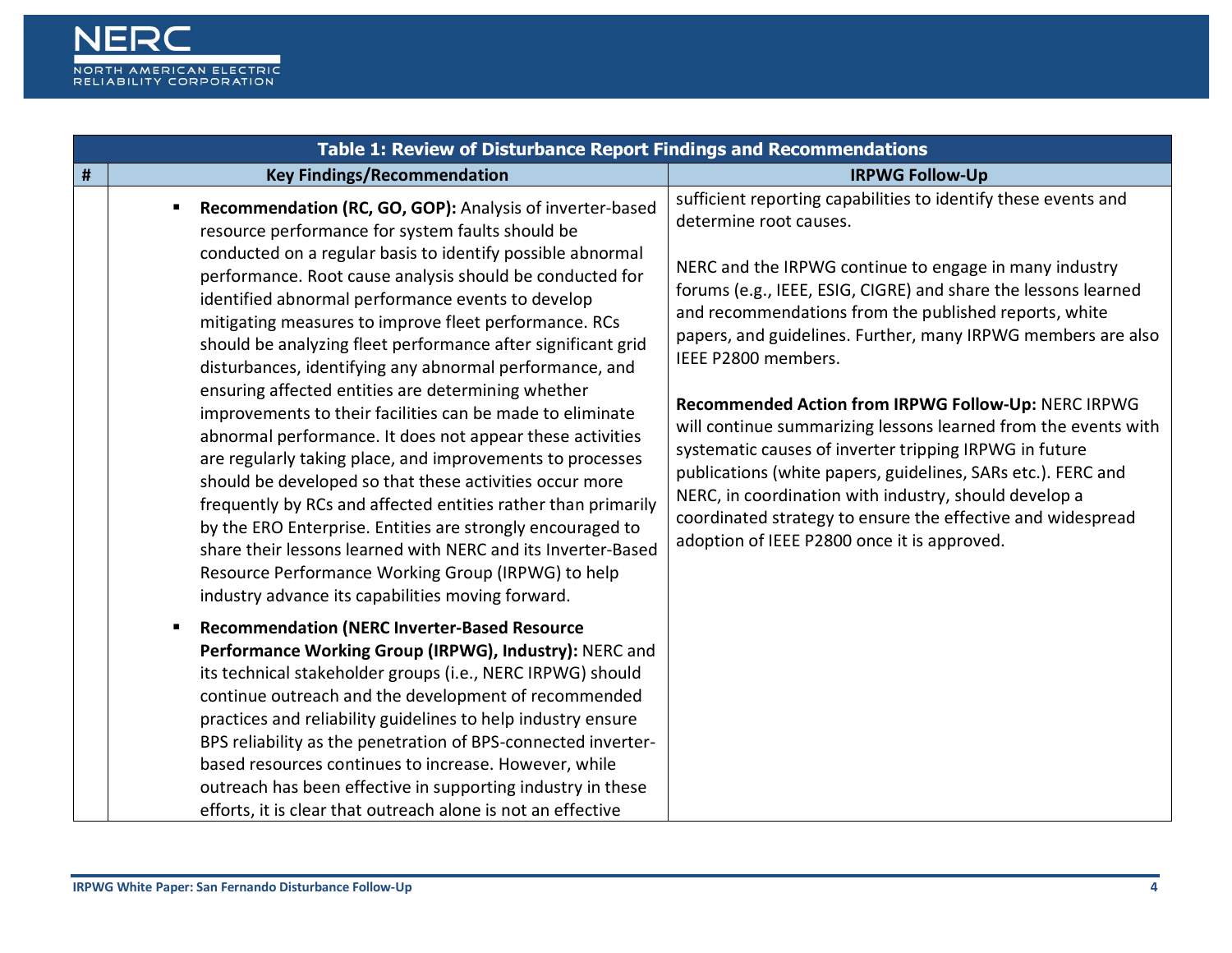<span id="page-4-0"></span>

| Table 1: Review of Disturbance Report Findings and Recommendations |                                                                                                                                                                                                                                                                                                                                                                                                                                                                                                                                                                                                                                                                                                                                                                                                                                                                                                                                                                                                                      |                                                                                                                                                                                                                                                                                                                                                                                                                                                                                                                                                                                                                                                                                                                                                                                                                                                                                                                             |
|--------------------------------------------------------------------|----------------------------------------------------------------------------------------------------------------------------------------------------------------------------------------------------------------------------------------------------------------------------------------------------------------------------------------------------------------------------------------------------------------------------------------------------------------------------------------------------------------------------------------------------------------------------------------------------------------------------------------------------------------------------------------------------------------------------------------------------------------------------------------------------------------------------------------------------------------------------------------------------------------------------------------------------------------------------------------------------------------------|-----------------------------------------------------------------------------------------------------------------------------------------------------------------------------------------------------------------------------------------------------------------------------------------------------------------------------------------------------------------------------------------------------------------------------------------------------------------------------------------------------------------------------------------------------------------------------------------------------------------------------------------------------------------------------------------------------------------------------------------------------------------------------------------------------------------------------------------------------------------------------------------------------------------------------|
| #                                                                  | <b>Key Findings/Recommendation</b>                                                                                                                                                                                                                                                                                                                                                                                                                                                                                                                                                                                                                                                                                                                                                                                                                                                                                                                                                                                   | <b>IRPWG Follow-Up</b>                                                                                                                                                                                                                                                                                                                                                                                                                                                                                                                                                                                                                                                                                                                                                                                                                                                                                                      |
|                                                                    | means of minimizing possible abnormal behavior from these<br>resources and developing mitigating measures to eliminate<br>these issues. Additional actions (e.g., standards<br>enhancements, updates to interconnection requirements,<br>engagement in IEEE P2800 activities) are needed by industry<br>to ensure entities are taking appropriate steps to support<br>reliable operation of the BPS.                                                                                                                                                                                                                                                                                                                                                                                                                                                                                                                                                                                                                 |                                                                                                                                                                                                                                                                                                                                                                                                                                                                                                                                                                                                                                                                                                                                                                                                                                                                                                                             |
|                                                                    | Improvements to Identification of Disturbances and Event<br>Reporting: These events impact many resources across multiple<br>BAs and Reliability Coordinator (RC) footprints. EOP-004-4 <sup>4</sup><br>does not include events of this nature due to the large<br>generation loss criteria contained within EOP-004-4. Therefore,<br>no reporting on these types of events is required and has led to<br>the identification of these events being on an ad hoc basis.<br>CAISO provided a brief report for this event under the voluntary<br>NERC EA Process; however, NERC and WECC needed to perform<br>a more comprehensive analysis to determine any root causes<br>since the brief report did not provide this level of detail or<br>recommend any mitigating actions.<br>Recommendation (Industry, NERC, FERC): Ad hoc reporting<br>of events involving multiple generating resources and<br>possible systemic performance issues should not be<br>considered an acceptable level of reporting. NERC EOP-004- | There is no known action to develop a SAR to address the issues<br>raised by NERC regarding EOP-004-4 and the generation loss<br>requirement it includes. Without addressing this issue, these<br>types of events will not be reported on any uniform basis and<br>will continue to be ad hoc in terms of initiating an analysis. BA<br>and RC reporting helps ensure that the ERO Enterprise is<br>apprised of widespread events and coordinated analyses can<br>occur to support industry address possible reliability risks.<br>NERC Event Analysis Process now includes Category 1i to<br>capture the "non-consequential interruption of inverter type<br>resources aggregated to 500 MW or more not caused by a fault<br>on its inverters, or its ac terminal equipment." The ERO<br>Enterprise will continue to analyze these types of disturbances<br>to identify any possible systemic causes of inverter tripping. |

<u>.</u>

<sup>4</sup> [https://www.nerc.com/\\_layouts/15/PrintStandard.aspx?standardnumber=EOP-004-4&title=Event%20Reporting](https://www.nerc.com/_layouts/15/PrintStandard.aspx?standardnumber=EOP-004-4&title=Event%20Reporting)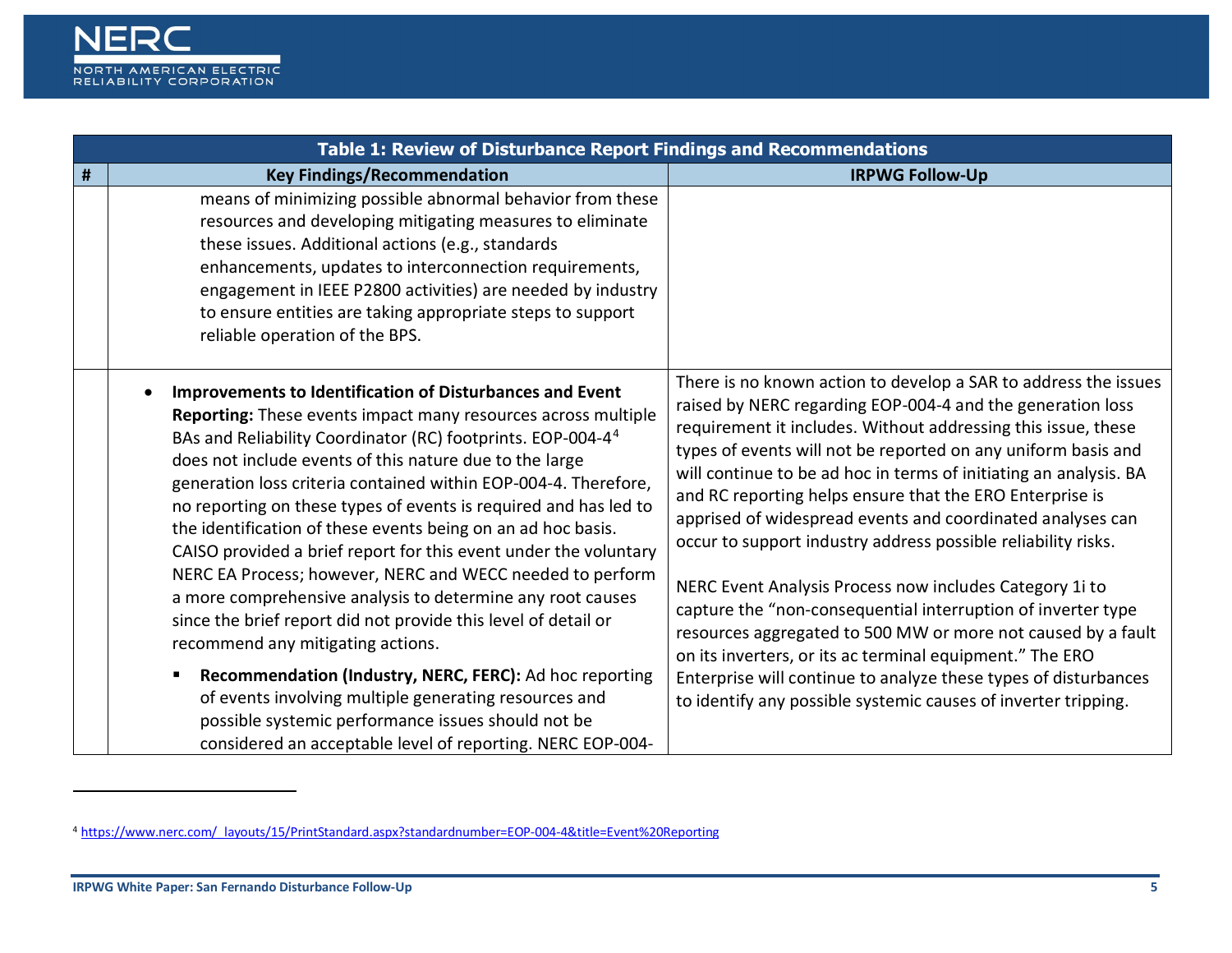

|   | <b>Table 1: Review of Disturbance Report Findings and Recommendations</b>                                                                                                                                                                                                                                                                                                                                                                                                                                                                                                                                                                  |                                                                                                                                                                                                                                                                                                           |  |
|---|--------------------------------------------------------------------------------------------------------------------------------------------------------------------------------------------------------------------------------------------------------------------------------------------------------------------------------------------------------------------------------------------------------------------------------------------------------------------------------------------------------------------------------------------------------------------------------------------------------------------------------------------|-----------------------------------------------------------------------------------------------------------------------------------------------------------------------------------------------------------------------------------------------------------------------------------------------------------|--|
| # | <b>Key Findings/Recommendation</b>                                                                                                                                                                                                                                                                                                                                                                                                                                                                                                                                                                                                         | <b>IRPWG Follow-Up</b>                                                                                                                                                                                                                                                                                    |  |
|   | 4 should be reviewed in terms of the thresholds used for<br>generator tripping events and should also consider the<br>extent of resources involved in the disturbance. A<br>reasonable threshold for reporting would be around 500<br>MW of reduction in output (partial or full tripping across all<br>affected resources). Updates to reporting these types of<br>events (not necessarily with quick turnaround times) will<br>help industry improve their situational awareness of<br>abnormal inverter-based resource performance and<br>possible issues needing mitigating action by facility owners<br>to improve their performance. | Recommended Action from IRPWG Follow-Up: IRPWG should<br>draft a SAR to address the outstanding recommendation by<br>NERC to address the issue identified in EOP-004-4 regarding the<br>generation loss criteria so that it is applicable for inverter-based<br>resources as well synchronous generation. |  |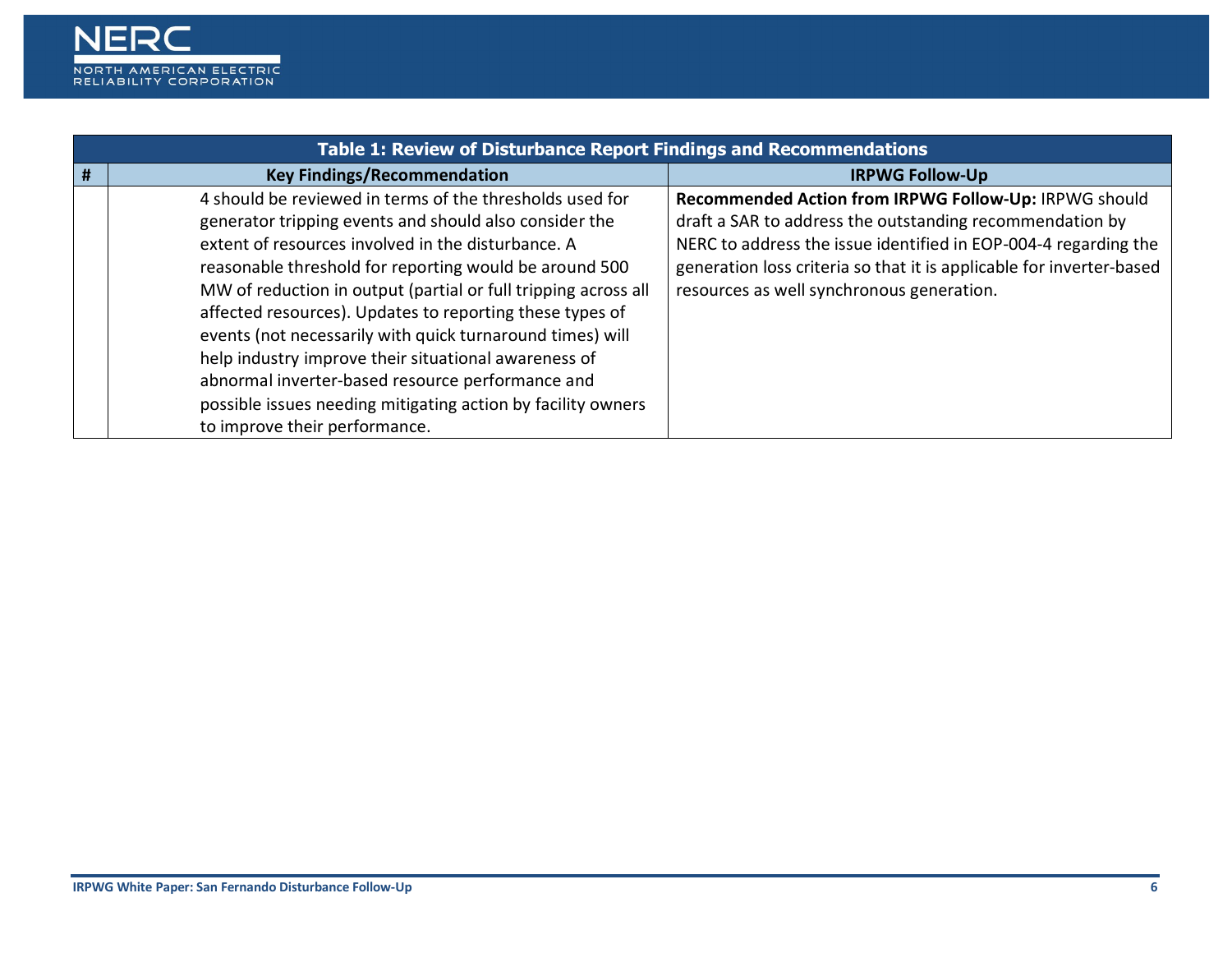

|   | Table 1: Review of Disturbance Report Findings and Recommendations                                                                                                                                                                                                                                                                                                                                                                                                                                                                                                                                                                                                                                                                                                                                                                                                                                                                                                                                                                                                                                                               |                                                                                                                                                                                                                                                                                                                                                                                                                                                                                                                                                                                                                                                                                                                                                                                                                                                                                                                                                                                                                                                                                                                         |  |
|---|----------------------------------------------------------------------------------------------------------------------------------------------------------------------------------------------------------------------------------------------------------------------------------------------------------------------------------------------------------------------------------------------------------------------------------------------------------------------------------------------------------------------------------------------------------------------------------------------------------------------------------------------------------------------------------------------------------------------------------------------------------------------------------------------------------------------------------------------------------------------------------------------------------------------------------------------------------------------------------------------------------------------------------------------------------------------------------------------------------------------------------|-------------------------------------------------------------------------------------------------------------------------------------------------------------------------------------------------------------------------------------------------------------------------------------------------------------------------------------------------------------------------------------------------------------------------------------------------------------------------------------------------------------------------------------------------------------------------------------------------------------------------------------------------------------------------------------------------------------------------------------------------------------------------------------------------------------------------------------------------------------------------------------------------------------------------------------------------------------------------------------------------------------------------------------------------------------------------------------------------------------------------|--|
| # | <b>Key Findings/Recommendation</b>                                                                                                                                                                                                                                                                                                                                                                                                                                                                                                                                                                                                                                                                                                                                                                                                                                                                                                                                                                                                                                                                                               | <b>IRPWG Follow-Up</b>                                                                                                                                                                                                                                                                                                                                                                                                                                                                                                                                                                                                                                                                                                                                                                                                                                                                                                                                                                                                                                                                                                  |  |
|   | Inverter Tripping: There were three causes of BPS-connected<br>solar PV tripping during this disturbance-ac overcurrent<br>protection, dc low voltage protection, and ac low voltage<br>protection. The vast majority of inverters that tripped were<br>from a single manufacturer that tripped on either ac<br>overcurrent or dc low voltage protection. All inverter tripping<br>was considered abnormal since the BPS fault events were<br>normally-cleared and no resources were disconnected as a<br>consequence of the faulted elements being removed. The<br>primary form of tripping, ac overcurrent protection, is not<br>considered in PRC-024 since it is not related to voltage or<br>frequency protection within the facility. Similar to past<br>disturbances involving tripping due to dc reverse current<br>protection, phase jump protection, and phase lock loop loss of<br>synchronism protection, none of these common trip<br>mechanisms are captured in the latest version of PRC-024.<br>Recommendation (GO, GOP, TO, NERC, FERC): Partial<br>tripping of inverters within a facility is still considered | Some of the causes of tripping identified in the San Fernando<br>disturbance (as well as the Canyon 2 Fire, Palmdale Roost,<br>Angeles Forest disturbances) are not addressed in NERC<br>Reliability Standards. In particular, NERC PRC-024 only focuses<br>on voltage and frequency protective relaying or controls that<br>could cause momentary cessation or tripping of a generating<br>resource. However, dc reverse current, phase lock loop loss of<br>synchronism, sub-cycle ac overvoltage, and ac overcurrent<br>tripping all are generally not considered in any NERC<br>standards/requirements. This requires TOs to implement and<br>enforce their interconnection requirements for these resources.<br>IEEE P2800 will be addressing these types of tripping or<br>cessation for newly interconnecting inverter-based resources in<br>the future (likely a couple years from widespread adoption);<br>however, existing resources will continue to experience<br>possible tripping and reduction of power output for these<br>reasons.<br>GOs are encouraged to put measures in place to identify partial |  |
|   | tripping and has an adverse impact on BPS performance.<br>Partial tripping of inverters during normally-cleared faults<br>should not be considered an acceptable level of<br>performance from inverter-based resources. Facility<br>performance should be more closely reviewed for<br>compliance with NERC Reliability Standards and other                                                                                                                                                                                                                                                                                                                                                                                                                                                                                                                                                                                                                                                                                                                                                                                      | tripping events and address possible tripping issues. TOPs and<br>RCs should also analyze fault disturbance events and review the<br>performance of inverter-based resources to identify possible<br>partial tripping events and engage the respective GO to address<br>the abnormal performance.                                                                                                                                                                                                                                                                                                                                                                                                                                                                                                                                                                                                                                                                                                                                                                                                                       |  |
|   | applicable interconnection requirements. GOs and GOPs<br>should analyze partial tripping events and work with their                                                                                                                                                                                                                                                                                                                                                                                                                                                                                                                                                                                                                                                                                                                                                                                                                                                                                                                                                                                                              | These types of tripping are also not generally identifiable using<br>positive sequence dynamic models and require EMT models;                                                                                                                                                                                                                                                                                                                                                                                                                                                                                                                                                                                                                                                                                                                                                                                                                                                                                                                                                                                           |  |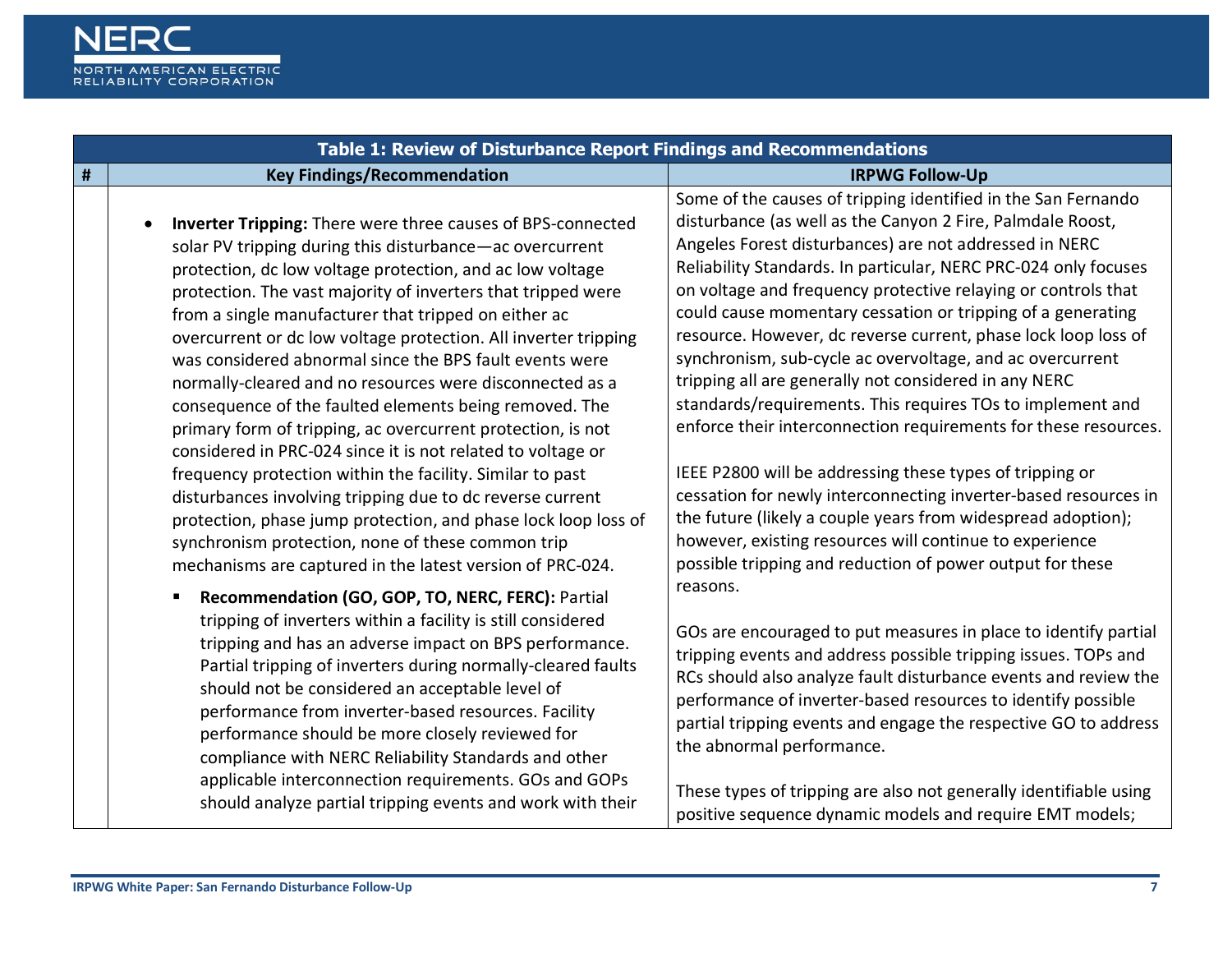

| Table 1: Review of Disturbance Report Findings and Recommendations |                                                                                                                                                                                                                                                                                                                                                                                                                                                                                                                                                                                                                                                                                                                                                                                                                                                                                                                                                                                                                                                                                                                                                                                                                                                                                                                                                                                                                                                                                                                                                                                                                                                     |                                                                                                                                                                                                                                                                                                                                                                                                                                                                                                                                                                                                                                                                                                                                                                                                                                                                                                                                                                                                                                                                      |
|--------------------------------------------------------------------|-----------------------------------------------------------------------------------------------------------------------------------------------------------------------------------------------------------------------------------------------------------------------------------------------------------------------------------------------------------------------------------------------------------------------------------------------------------------------------------------------------------------------------------------------------------------------------------------------------------------------------------------------------------------------------------------------------------------------------------------------------------------------------------------------------------------------------------------------------------------------------------------------------------------------------------------------------------------------------------------------------------------------------------------------------------------------------------------------------------------------------------------------------------------------------------------------------------------------------------------------------------------------------------------------------------------------------------------------------------------------------------------------------------------------------------------------------------------------------------------------------------------------------------------------------------------------------------------------------------------------------------------------------|----------------------------------------------------------------------------------------------------------------------------------------------------------------------------------------------------------------------------------------------------------------------------------------------------------------------------------------------------------------------------------------------------------------------------------------------------------------------------------------------------------------------------------------------------------------------------------------------------------------------------------------------------------------------------------------------------------------------------------------------------------------------------------------------------------------------------------------------------------------------------------------------------------------------------------------------------------------------------------------------------------------------------------------------------------------------|
| $\#$                                                               | <b>Key Findings/Recommendation</b>                                                                                                                                                                                                                                                                                                                                                                                                                                                                                                                                                                                                                                                                                                                                                                                                                                                                                                                                                                                                                                                                                                                                                                                                                                                                                                                                                                                                                                                                                                                                                                                                                  | <b>IRPWG Follow-Up</b>                                                                                                                                                                                                                                                                                                                                                                                                                                                                                                                                                                                                                                                                                                                                                                                                                                                                                                                                                                                                                                               |
|                                                                    | inverter manufacturers to mitigate inverter tripping to the<br>extent possible.<br>Recommendation (GO, GOP, TO, FERC): Inverters are<br>commonly tripped for reasons other than voltage- or<br>frequency-related tripping, and the PRC-024 curves are<br>often set directly in the inverter solely for compliance with<br>PRC-024 rather than to protect the inverter from physical<br>damage. These other forms of tripping (e.g., ac overcurrent,<br>phase lock loop loss of synchronism) lead to partial tripping<br>of many different solar PV facilities and have an adverse<br>impact on BPS performance. These types of tripping should<br>not be considered acceptable for normally-cleared BPS fault<br>events and enhancements to PRC-024 (or a possibly a new<br>standard focused on ride-through capability) should be<br>made to account for these other forms of tripping.<br>Recommendation (TO, Transmission Planner (TP), Planning<br>п<br><b>Coordinator (PC), TOP, RC):</b> Interconnection requirements<br>should ensure that the models provided during the<br>interconnection study process are able to account for all<br>forms of tripping by inverter-based resources so that<br>sufficiently accurate studies can be conducted by the TP and<br>PC. In most cases, this will require the collection of accurate,<br>plant-specific electromagnetic transient (EMT) models. TPs<br>and PCs should be conducting studies during the<br>interconnection process to ensure adequate fault ride-<br>through while considering all possible forms of inverter<br>tripping. Phase lock loop issues, dc reverse current tripping, | yet EMT modeling is not a widely adopted and used practice for<br>interconnection studies. Therefore, possible tripping will likely<br>go unnoticed for inverter-based resources that are not studied<br>adequately during the interconnection study process.<br>Recommended Action from IRPWG Follow-Up: Modeling and<br>study standards (e.g., MOD and TPL) should be reviewed by<br>IRPWG to consider the inclusion of EMT models for study<br>purposes by the TP and PC. Currently these studies that would<br>be used to identify possible tripping or abnormal performance<br>from inverter-based resources are not required and are<br>performed only in certain occasions where the TP or PC has<br>identified issues with other modeling tools. However, the issues<br>identified in these disturbances have not been identified or<br>highlighted by the TPs or PCs in their respective area. IRPWG is<br>working on an EMT modeling reliability guideline; however, this<br>does not ensure any one entity actually executes EMT studies,<br>when needed. |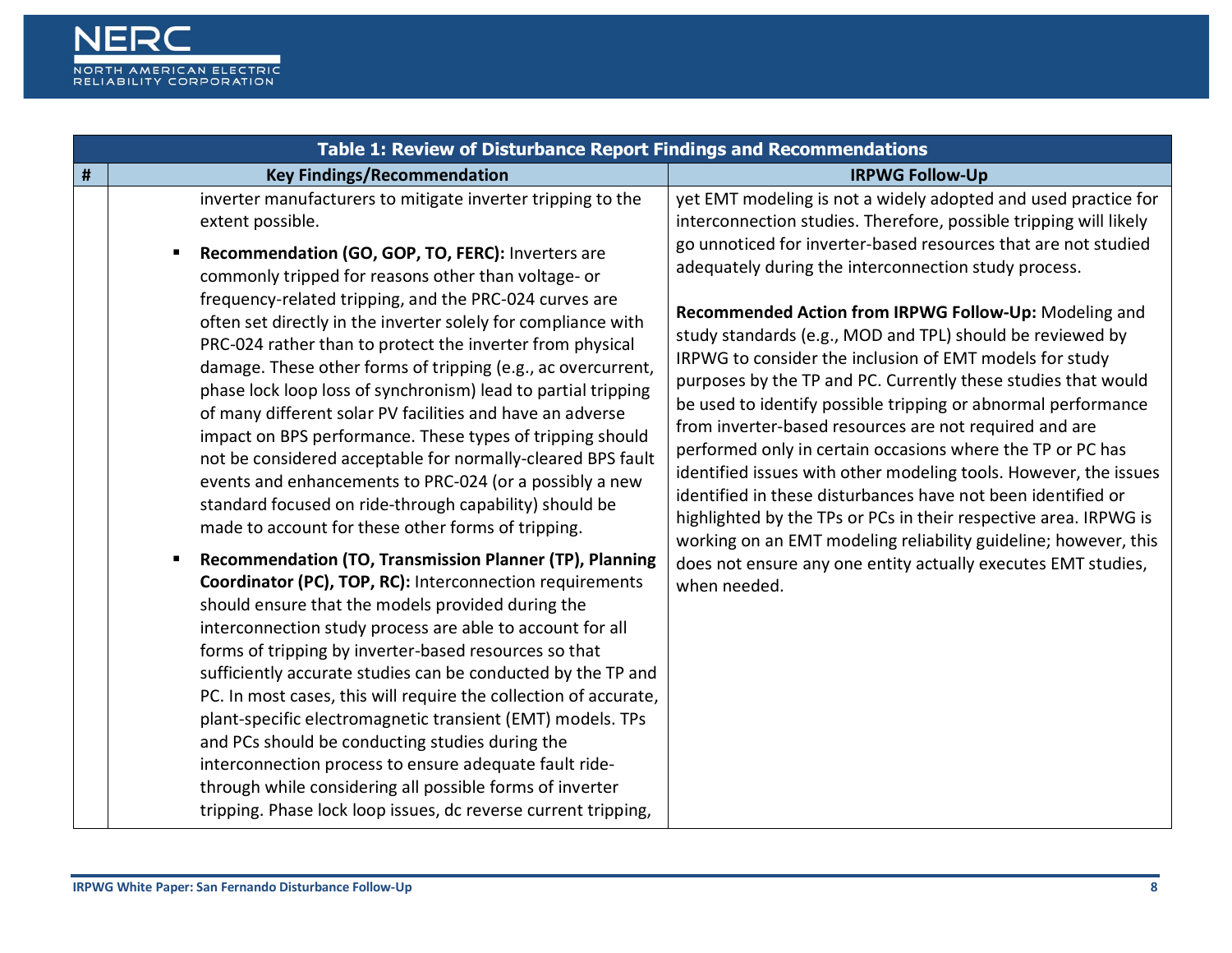

| Table 1: Review of Disturbance Report Findings and Recommendations |                                                                                                                                                                                                                                                                                                                                                                                                                                                                                                                                                                                                                                                                                                                                                                                                                                 |                        |
|--------------------------------------------------------------------|---------------------------------------------------------------------------------------------------------------------------------------------------------------------------------------------------------------------------------------------------------------------------------------------------------------------------------------------------------------------------------------------------------------------------------------------------------------------------------------------------------------------------------------------------------------------------------------------------------------------------------------------------------------------------------------------------------------------------------------------------------------------------------------------------------------------------------|------------------------|
| #                                                                  | <b>Key Findings/Recommendation</b>                                                                                                                                                                                                                                                                                                                                                                                                                                                                                                                                                                                                                                                                                                                                                                                              | <b>IRPWG Follow-Up</b> |
|                                                                    | ac overcurrent tripping, and any other form of tripping<br>beyond simply PRC-024 protection requirements should be<br>accurately modeled and tested by the TP and PC during<br>their interconnection studies. Any unexpected or abnormal<br>performance identified during interconnection studies<br>should be addressed prior to allowing that facility to<br>interconnect to the BPS (per the NERC FAC standards).<br>Furthermore, all models should be updated after plant<br>commissioning and checked to ensure that the model<br>matches the as-built, plant-specific settings, controls, and<br>behavior. Any modeling issues or performance issues<br>identified by the TP and PC should be addressed as quickly<br>as possible, reported to the TOP and RC, and corrective<br>actions put in place in a timely manner. |                        |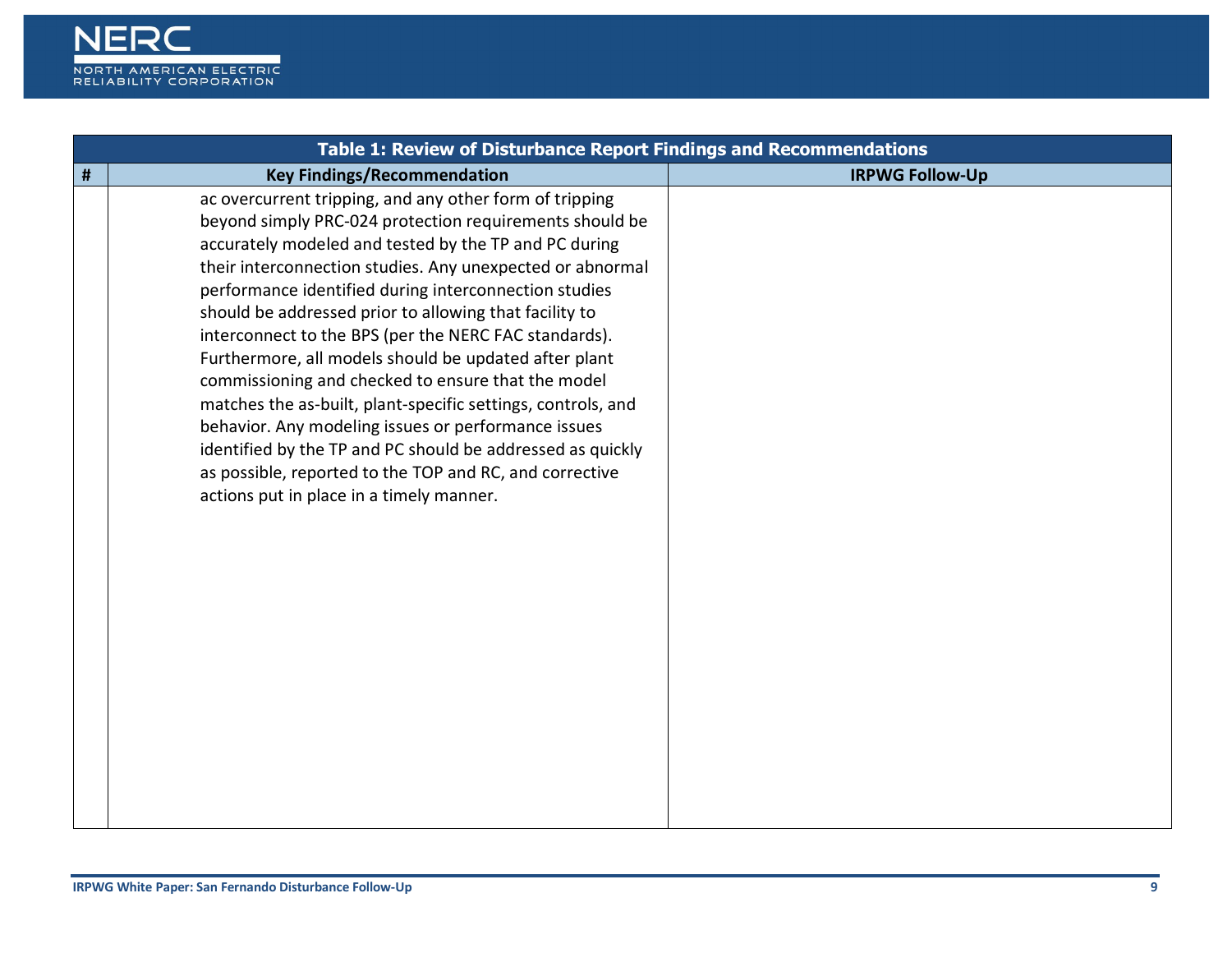<span id="page-9-0"></span>

| Table 1: Review of Disturbance Report Findings and Recommendations |                                                                                                                                                                                                                                                                                                                                                                                                                                                                                                                                                                                                                                                                                                                                                                                                                                                                                                                                                                                                                                                                                                                                                                     |                                                                                                                                                                                                                                                                                                                                                                                                                                                                                                                                                                                                                                                                                                                                                                                                                                                                                                                                                                                                    |
|--------------------------------------------------------------------|---------------------------------------------------------------------------------------------------------------------------------------------------------------------------------------------------------------------------------------------------------------------------------------------------------------------------------------------------------------------------------------------------------------------------------------------------------------------------------------------------------------------------------------------------------------------------------------------------------------------------------------------------------------------------------------------------------------------------------------------------------------------------------------------------------------------------------------------------------------------------------------------------------------------------------------------------------------------------------------------------------------------------------------------------------------------------------------------------------------------------------------------------------------------|----------------------------------------------------------------------------------------------------------------------------------------------------------------------------------------------------------------------------------------------------------------------------------------------------------------------------------------------------------------------------------------------------------------------------------------------------------------------------------------------------------------------------------------------------------------------------------------------------------------------------------------------------------------------------------------------------------------------------------------------------------------------------------------------------------------------------------------------------------------------------------------------------------------------------------------------------------------------------------------------------|
| #                                                                  | <b>Key Findings/Recommendation</b>                                                                                                                                                                                                                                                                                                                                                                                                                                                                                                                                                                                                                                                                                                                                                                                                                                                                                                                                                                                                                                                                                                                                  | <b>IRPWG Follow-Up</b>                                                                                                                                                                                                                                                                                                                                                                                                                                                                                                                                                                                                                                                                                                                                                                                                                                                                                                                                                                             |
|                                                                    | Dynamic Behavior of Solar PV during Faults: Many facilities had<br>a dynamic response to the fault events in this disturbance;<br>however, multiple facilities exhibited dynamic behavior that<br>does not meet the recommended performance specified in<br>previously published NERC reliability guidelines. <sup>5</sup> Some solar PV<br>facilities use legacy inverters that cannot make improvements<br>to performance. Other facilities have relatively newer inverters<br>where changes could be made but were not made prior to the<br>faults, signifying a lack of action being taken by industry to<br>incorporate the recommendations set forth. Some facilities with<br>newer inverter technology were able to use current injection<br>during the fault (eliminating momentary cessation) but required<br>tens of seconds to return to predisturbance output; this is not a<br>preferred behavior. Concerted focus should be made by NERC<br>Compliance Monitoring and Enforcement Program (CMEP) to<br>ensure all BES facilities are meeting the requirements set forth<br>in NERC Reliability Standards including the latest version of PRC-<br>024. | The recommendation made by NERC to focus CMEP activities<br>on inverter tripping of BES resources will hopefully help<br>improve the performance of existing resources not meeting the<br>requirements of PRC-024. Further, the NERC reliability<br>guidelines on recommended performance of BPS-connected<br>inverter-based resources and improvements to interconnection<br>requirements for these resources have been widely shared with<br>industry. Hopefully industry is adopting the recommendations<br>contained in these guidelines to address this issue for newly<br>interconnecting resources.<br>Recommended Action from IRPWG Follow-Up: No further<br>action is needed by IRPWG; however, future efforts may<br>consider assessing the extent to which industry has adopted the<br>recommendations in the NERC guidelines regarding<br>interconnection requirements improvements. This would help<br>understand the extent to which these risks are being addressed<br>by industry. |
|                                                                    | Recommendation (GO, GOP): All existing solar PV facilities<br>should review the recommendations in the NERC reliability<br>guidelines and ensure that their equipment is configured to<br>meet the recommendations set forth. Solar PV resources<br>should eliminate the use of momentary cessation to the<br>extent possible. If elimination is not possible, the                                                                                                                                                                                                                                                                                                                                                                                                                                                                                                                                                                                                                                                                                                                                                                                                  |                                                                                                                                                                                                                                                                                                                                                                                                                                                                                                                                                                                                                                                                                                                                                                                                                                                                                                                                                                                                    |

-

<sup>5</sup> [https://www.nerc.com/comm/PC\\_Reliability\\_Guidelines\\_DL/Inverter-Based\\_Resource\\_Performance\\_Guideline.pdf](https://www.nerc.com/comm/PC_Reliability_Guidelines_DL/Inverter-Based_Resource_Performance_Guideline.pdf) [https://www.nerc.com/comm/PC\\_Reliability\\_Guidelines\\_DL/Reliability\\_Guideline\\_IBR\\_Interconnection\\_Requirements\\_Improvements.pdf](https://www.nerc.com/comm/PC_Reliability_Guidelines_DL/Reliability_Guideline_IBR_Interconnection_Requirements_Improvements.pdf)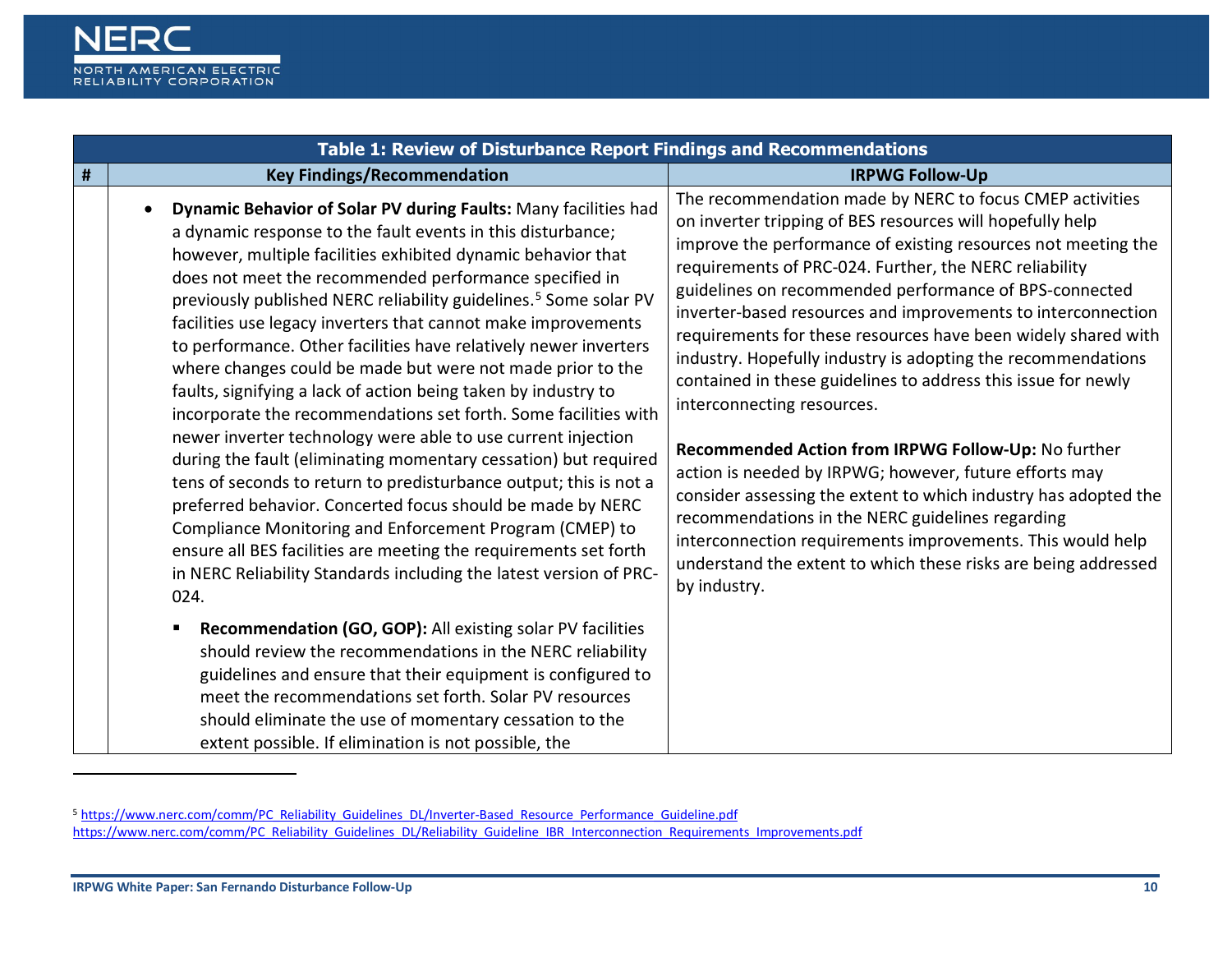

|   | Table 1: Review of Disturbance Report Findings and Recommendations                                                                                                                                                                                                                                                                                                                                                                                                                                                                                                                                                                                                                                                                                                                                                                              |                        |
|---|-------------------------------------------------------------------------------------------------------------------------------------------------------------------------------------------------------------------------------------------------------------------------------------------------------------------------------------------------------------------------------------------------------------------------------------------------------------------------------------------------------------------------------------------------------------------------------------------------------------------------------------------------------------------------------------------------------------------------------------------------------------------------------------------------------------------------------------------------|------------------------|
| # | <b>Key Findings/Recommendation</b>                                                                                                                                                                                                                                                                                                                                                                                                                                                                                                                                                                                                                                                                                                                                                                                                              | <b>IRPWG Follow-Up</b> |
|   | momentary cessation settings should be configured (if<br>possible) to minimize its use (lower voltage threshold) and<br>return to predisturbance output within one second. If<br>elimination is possible, other forms of current injection<br>during fault ride-through (e.g., reactive current injection or<br>some form of active and reactive current injection) should<br>be used.                                                                                                                                                                                                                                                                                                                                                                                                                                                          |                        |
|   | Recommendation (GO, GOP): All existing solar PV facilities<br>should review the recommendations in the NERC reliability<br>guidelines and ensure that their equipment is configured to<br>meet the recommendations set forth. Solar PV resources<br>that use current injection should ensure that the inverter<br>controls and plant-level controls are configured to allow the<br>resource to return to predisturbance output (assuming no<br>current limits are reached) within one second. Resources<br>should not have a prolonged recovery of active power<br>following a dynamic response to a fault event on the BPS.<br>Plant-level ramp rates or other BA-imposed balancing ramp<br>rates should not interfere with the resource returning to<br>predisturbance output levels in a quick and stable manner<br>after a BPS fault event. |                        |
|   | Recommendation (TO): TOs should ensure their<br>interconnection requirements are clear regarding the<br>dynamic performance requirements and settings for<br>inverter-based resources. TOs are strongly encouraged to<br>ensure resources are complying with these requirements<br>and developing mitigation plans for any requirements that                                                                                                                                                                                                                                                                                                                                                                                                                                                                                                    |                        |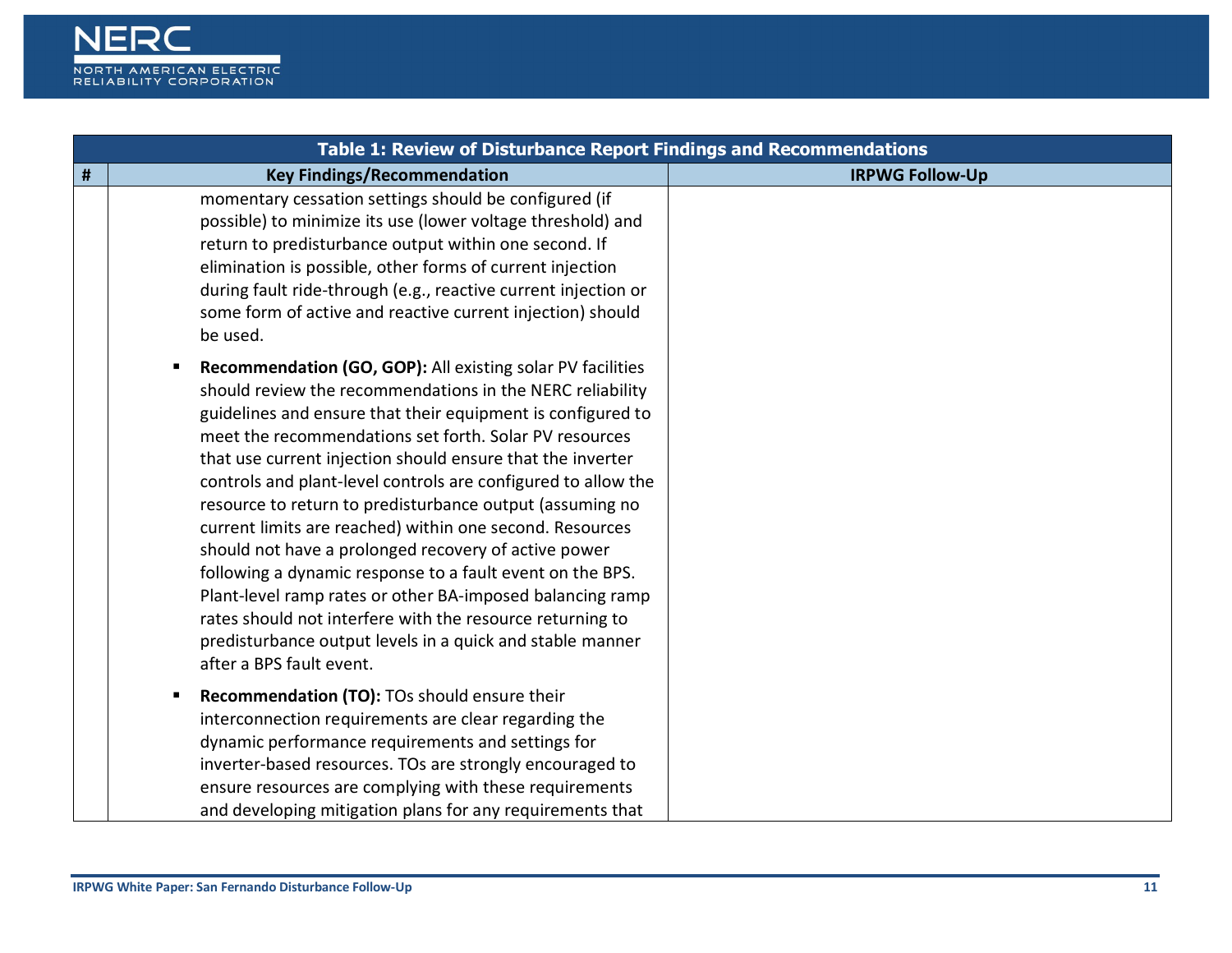

|   | Table 1: Review of Disturbance Report Findings and Recommendations                                                                                                                                                                                                                                                                                                                                                                                                                                                      |                                                                                   |
|---|-------------------------------------------------------------------------------------------------------------------------------------------------------------------------------------------------------------------------------------------------------------------------------------------------------------------------------------------------------------------------------------------------------------------------------------------------------------------------------------------------------------------------|-----------------------------------------------------------------------------------|
| # | <b>Key Findings/Recommendation</b>                                                                                                                                                                                                                                                                                                                                                                                                                                                                                      | <b>IRPWG Follow-Up</b>                                                            |
|   | are not being met. In particular, these requirements should<br>ensure clarity and consistency for post-fault recovery of<br>active power following fault events. Furthermore, rise times<br>and settling times should also be specified as well as any<br>reactive current injection (e.g., "K-factor") settings for large<br>disturbance voltage support.                                                                                                                                                              |                                                                                   |
|   | Settings Changes: After coordinating with NERC and WECC on<br>this disturbance analysis, a couple of solar PV facilities stated<br>that they had made changes to equipment settings and<br>performance to improve the dynamic response to fault events.<br>This includes eliminating momentary cessation in favor of<br>reactive current injection and some improvements to<br>momentary cessation or active power recovery rates to be<br>more aligned with the recommendations in the NERC reliability<br>guidelines. | Recommended Action from IRPWG Follow-Up: No further<br>action is needed by IRPWG. |
|   | <b>Recommendation (TO):</b> All GOs of solar PV facilities, and<br>other BPS-connected inverter-based resources, should<br>review these key findings and recommendations as well as<br>those listed in Chapter 2 [of disturbance report] and ensure<br>their resources are configured to provide the best dynamic<br>response to support BPS reliability. GOs should consult the<br>NERC reliability guidelines as well as their BA, RC, TP, and PC<br>if they have any questions regarding recommended<br>performance. |                                                                                   |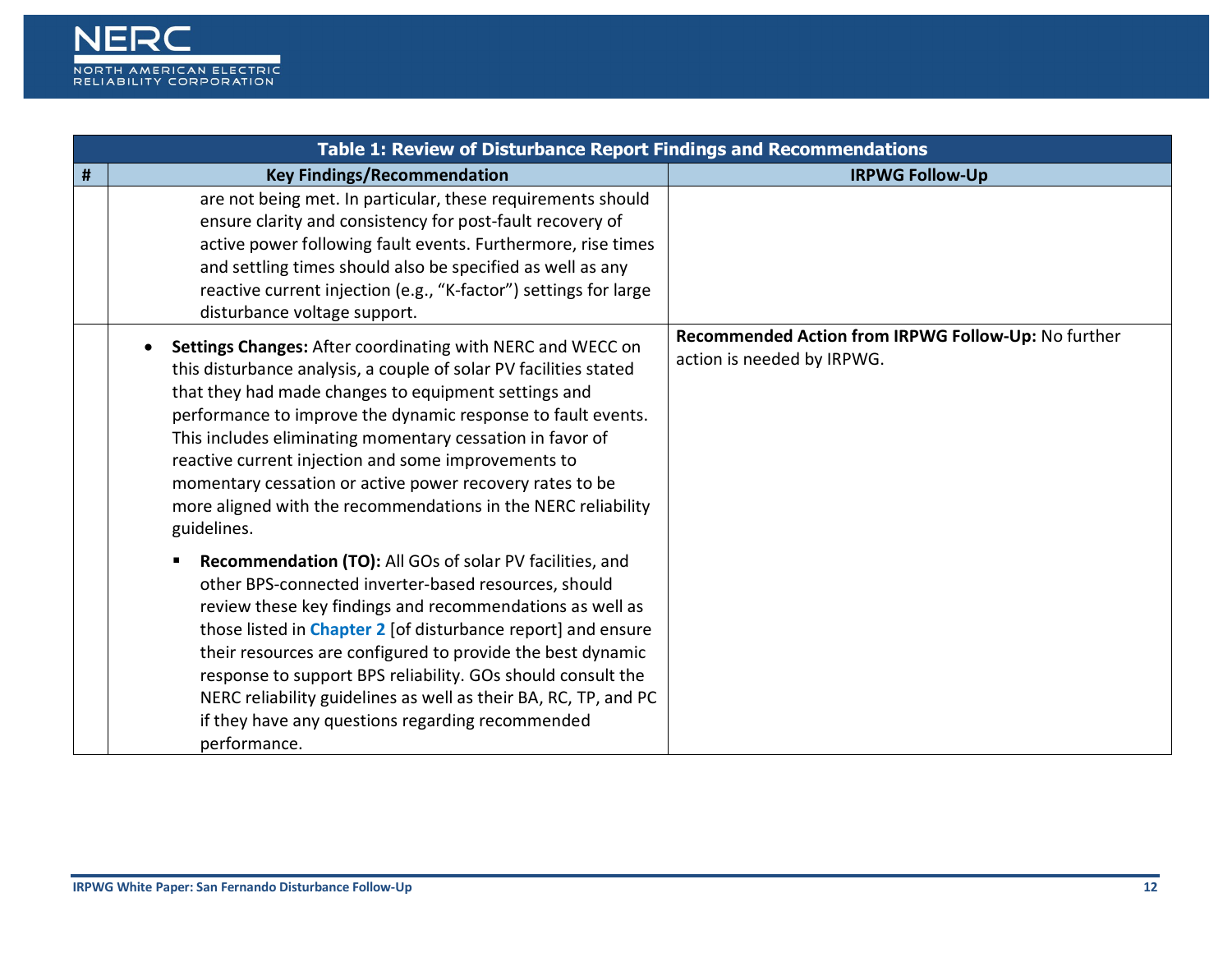<span id="page-12-0"></span>

|   | Table 1: Review of Disturbance Report Findings and Recommendations                                                                                                                                                                                                                                                                                                                                                                                                                                                                                                                                                                                                                                                                                                                                                                                                                                                                                                                                                                                                                                                                                                                                                                                                                                                                                                             |                                                                                                                                                                                                                                                                                                                                                                                                                                                                                                                                                                   |  |
|---|--------------------------------------------------------------------------------------------------------------------------------------------------------------------------------------------------------------------------------------------------------------------------------------------------------------------------------------------------------------------------------------------------------------------------------------------------------------------------------------------------------------------------------------------------------------------------------------------------------------------------------------------------------------------------------------------------------------------------------------------------------------------------------------------------------------------------------------------------------------------------------------------------------------------------------------------------------------------------------------------------------------------------------------------------------------------------------------------------------------------------------------------------------------------------------------------------------------------------------------------------------------------------------------------------------------------------------------------------------------------------------|-------------------------------------------------------------------------------------------------------------------------------------------------------------------------------------------------------------------------------------------------------------------------------------------------------------------------------------------------------------------------------------------------------------------------------------------------------------------------------------------------------------------------------------------------------------------|--|
| # | <b>Key Findings/Recommendation</b>                                                                                                                                                                                                                                                                                                                                                                                                                                                                                                                                                                                                                                                                                                                                                                                                                                                                                                                                                                                                                                                                                                                                                                                                                                                                                                                                             | <b>IRPWG Follow-Up</b>                                                                                                                                                                                                                                                                                                                                                                                                                                                                                                                                            |  |
|   | Dynamic Model Accuracy: NERC and WECC have previously<br>identified <sup>6</sup> modeling issues in the interconnection-wide<br>planning base cases, and modeling challenges continue to be an<br>issue with industry. Discussions with GOs of solar PV facilities<br>during this analysis have highlighted that changes to equipment<br>may take place, but there is little to no emphasis put on getting<br>TP or PC approval of these changes (as a material modification<br>to the facility) prior to making them, nor on ensuring that the<br>TP and PC receive updated dynamic models following those<br>changes. NERC IRPWG has submitted a standard authorization<br>request to modify FAC-002-2 to clarify the use of "material<br>modification" in that standard.<br>Recommendation (GO, GOP): GOs and GOPs should ensure<br>that any changes to plant-level settings, inverter settings, or<br>facility topologies or ratings should be articulated to the TP,<br>PC, BA, and RC. Any applicable interconnection<br>requirements, per FAC-001-3 and FAC-002-2, must be met<br>prior to these changes being made to the facility, including<br>restudy of these changes by the TP and PC. GOs and GOPs<br>should coordinate with their TP and PC to determine if any<br>changes within the facility are considered "material" and<br>require any additional restudy. | IRPWG submitted a SAR regarding the "material modification"<br>issue identified in the San Fernando disturbance (and other<br>disturbances). The changes to FAC-002 will hopefully address<br>the issues of changes being made to equipment prior to studies<br>being conducted to ensure reliability of the BPS for those<br>changes made.<br>IRPWG has also recommended that interconnection<br>requirements be updated to capture these modeling issues<br>more directly.<br>Recommended Action from IRPWG Follow-Up: No further<br>action is needed by IRPWG. |  |
|   | Recommendation (TO, TP, PC, Industry): TOs should ensure<br>that their interconnection requirements are clear and any                                                                                                                                                                                                                                                                                                                                                                                                                                                                                                                                                                                                                                                                                                                                                                                                                                                                                                                                                                                                                                                                                                                                                                                                                                                          |                                                                                                                                                                                                                                                                                                                                                                                                                                                                                                                                                                   |  |

<u>.</u>

<sup>6</sup> [https://www.nerc.com/comm/PC/InverterBased%20Resource%20Performance%20Task%20Force%20IRPT/NERC-WECC\\_2020\\_IBR\\_Modeling\\_Report.pdf](https://www.nerc.com/comm/PC/InverterBased%20Resource%20Performance%20Task%20Force%20IRPT/NERC-WECC_2020_IBR_Modeling_Report.pdf)